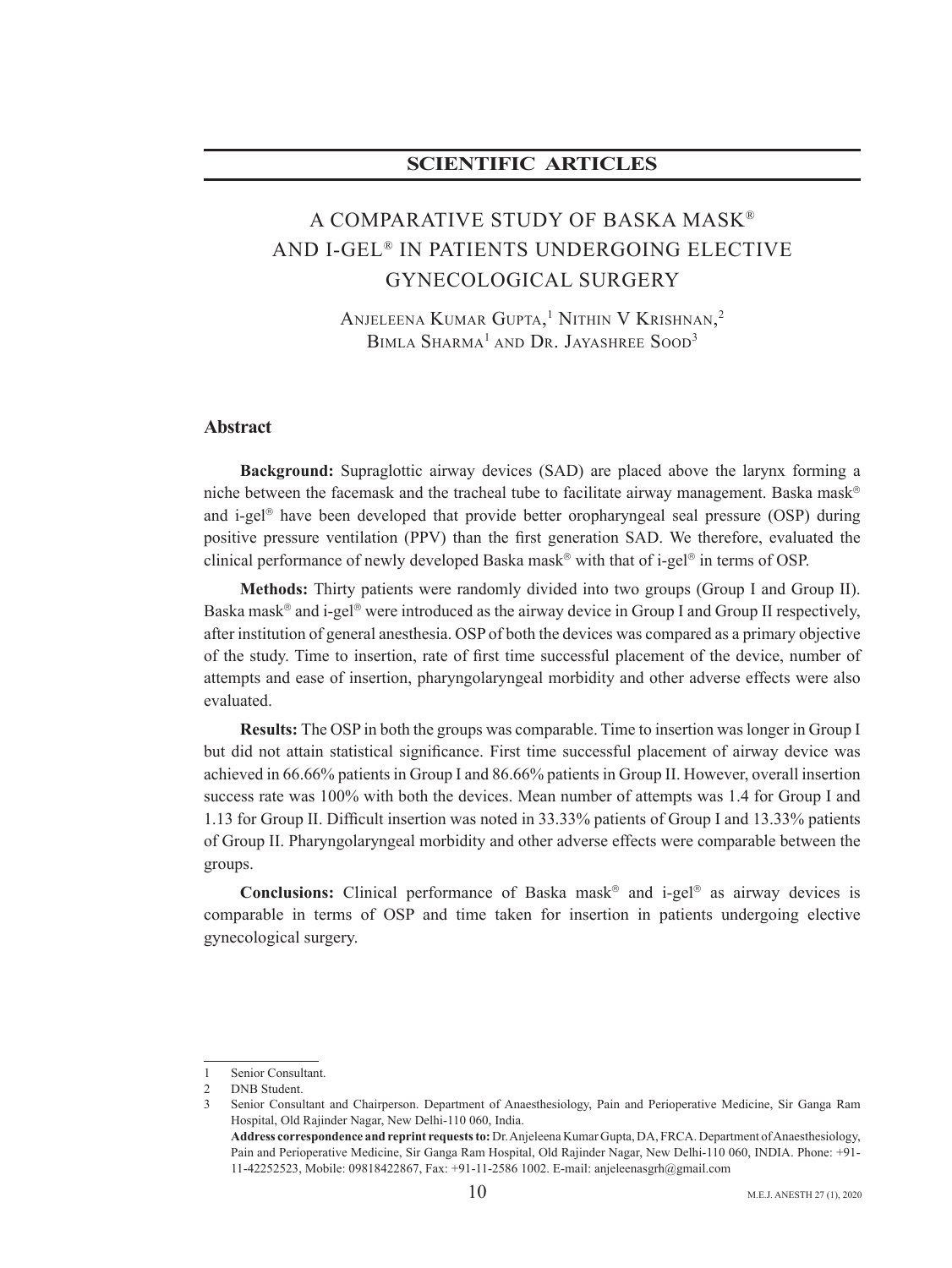## **Introduction**

Supraglottic airway devices (SAD) are placed above the larynx and form a niche between the facemask and the tracheal tube. The recently introduced Baska Mask® (Proact Medical Ltd, Northants, UK) is a newly approved and internationally patented second generation SAD made of medical grade silicone, designed by Australian anesthetists Kanag and Meena Baska (Figure 1).<sup>1</sup> Baska mask<sup>®</sup> is currently available in 4 sizes  $(3, 4, 5, \text{ and } 6)$  for patients weighing between  $30$ kg and  $100$  kg.

*Fig. 1. Baska mask*<sup>®</sup>



It has a non-inflatable variable pressure membranous cuff, an anatomically curved airway tube, two side channels within the large sump cavity and an integrated bite block over the full length of the airway.<sup>1</sup> It has certain special features such as a 'tab' to manually curve the mask to ease insertion and an interchangeable swivel suction elbow attached to either the suction or air inflow ports. The oval shaped airway tube matches the shape of the mouth and reduces the rotation within the pharynx. The two drain tubes allow gastric decompression. These features reduce the risk of pulmonary aspiration of gastric contents accumulating in the supraglottic area. The self-recoiling membrane inflates during positive pressure ventilation (PPV) to improve the seal when opposed to the larynx and provides higher oropharyngeal seal pressure (OSP) with PPV. It is inserted in the neutral head position, which reduces the need for neck manipulation. The Baska mask has an insertion success rate of about  $96\%$ <sup>2</sup>

The i-gel<sup>®</sup> (Inter surgical Ltd, Wokingham, England), a newly developed SGD developed by Dr. Mohd Aslam Nasir, is a truly anatomical device  $(Figure 2)$ . It has a semi rigid stem for easy insertion and less chances of kinking, an intrinsic bite block to prevent compression of an airway tube and avoid axial rotation.<sup>3,4</sup> The soft non-inflatable cuff fits snugly on the perilaryngeal frame work, mirroring the shape of the epiglottis, aryepiglottic folds, piriform fossa, perithyroid, pericricoid, and posterior cartilages. The cuff is made of thermoplastic elastomer (styrene butadiene styrene ethylene).<sup>5</sup> The seal created is sufficient for both spontaneous and positive pressure ventilation<sup>5</sup>

| $10^{\circ}$ / |  | $\sigma\rho$ |
|----------------|--|--------------|
|----------------|--|--------------|



The present study was conducted to compare the Baska mask® with the i-gel® in terms of OSP, duration, success rate and ease of insertion, pharyngolaryngeal morbidity (sore throat, nausea, vomiting, dysphagia and dysphonia) and other adverse effects in patients undergoing elective gynecological surgery.

#### **Methods**

This prospective double blind, randomized, comparative study was conducted after obtaining ethics committee clearance  $(EC/08/16/1047)$  and written informed consent from thirty patients, scheduled for gynecological surgery. The study was registered at the Clinical Trials Registry-India (CTRI/2018/03/012563).

All patients with ASA physical status II-III, above the age of 18 years and BMI  $\leq$ 35 kg.m<sup>-2</sup> with a fasting period of more than 6 hours and surgical duration of less than two hours were included in the study. Patients who refused to consent, had anticipated difficult airway, risk of aspiration of gastric contents  $(i.e.$  pregnancy, full stomach, hiatus hernia) and those requiring tracheal intubation for the surgical procedure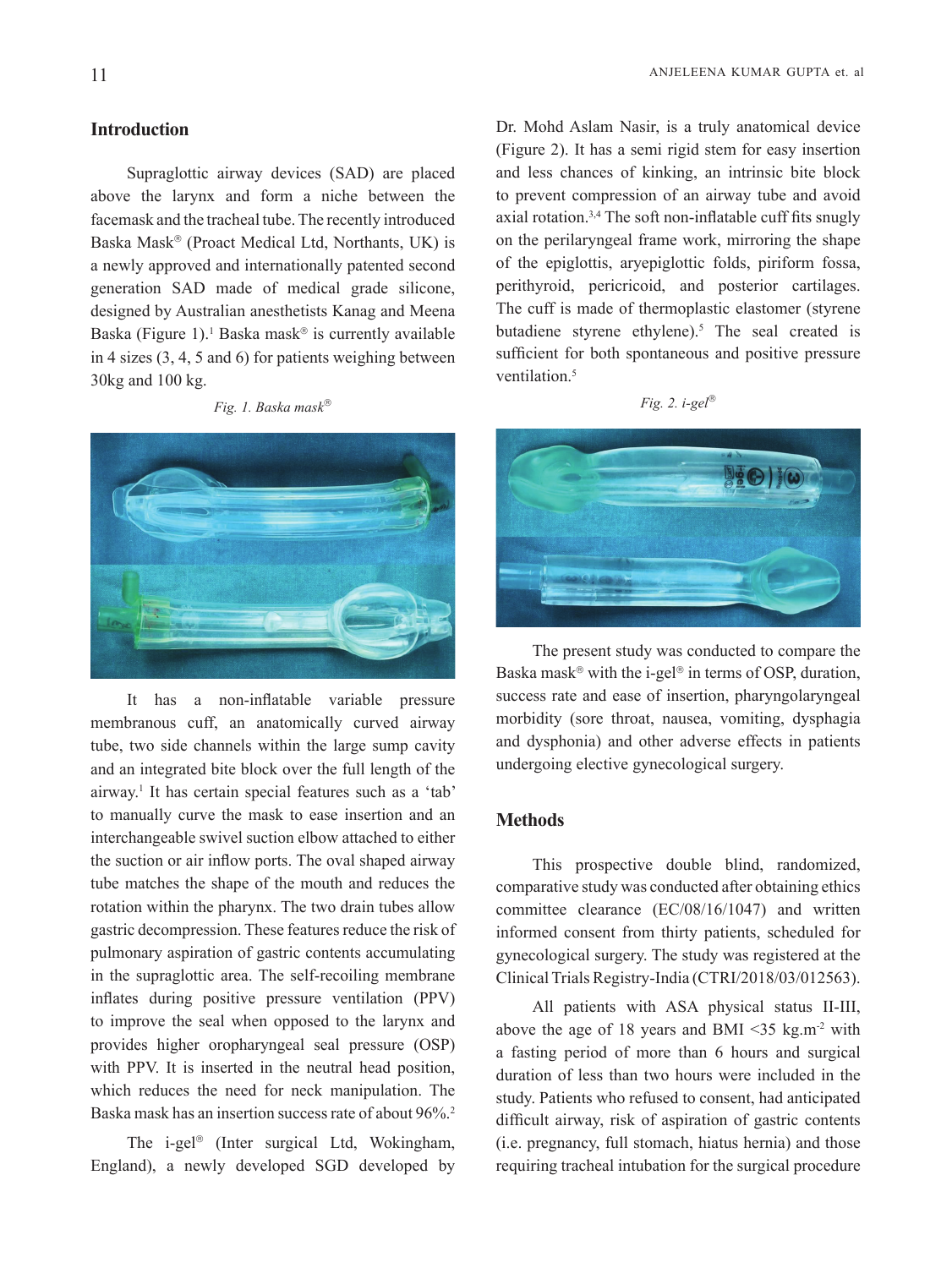were excluded from the study. Patients with mouth opening  $\leq$ 2.5 cm, Modified Mallampati classification 3 or 4, thyromental distance  $\leq 6.5$  cm and sternomental distance  $\leq 12.5$  cm were considered as having difficult .airway

Patients were randomly divided into two groups by computer generated random allocation method. Group I and Group II received Baska mask<sup>®</sup> and an esthetic checkup was done with special emphasis on i-gel<sup>®</sup> respectively as an airway device. Detailed preairway examination to rule out difficult airway.

Standard monitoring was established following which general anesthesia was given to all the patients with intravenous midazolam  $(1mg)$ , fentanyl  $(1.5$  $\mu$ g kg<sup>-1</sup>) and propofol (2-4 mg kg<sup>-1</sup>). The lungs were manually ventilated using a face mask and sevoflurane  $(1-1.5\%)$  in oxygen. An airway device of appropriate size was then inserted by a trained anesthesiologist. Subsequent monitoring was performed by another anesthesiologist not involved in the study. The size of the Baska mask<sup>®</sup> and the i-gel<sup>®</sup> was selected according to the manufacturer's recommendations based on the patient's weight. Any resistance encountered during insertion of the Baska mask $\mathscr P$  was taken care off by pulling the 'tab' to help negotiate the palato-pharyngeal .curve

The primary objective of the study was to compare the OSP achieved with both the airway devices. Secondary objectives were to evaluate the two devices with respect to the insertion time, rate of first time successful placement of the device, number of attempts and ease of insertion, pharyngolaryngeal morbidity and other adverse effects (fall in  $SpO_2$  <95% during device insertion, trauma to lips, tongue, teeth, blood or bile staining of SAD).

Manipulations in terms of head tilt, jaw thrust, rotation of the device or adjustment of depth of insertion were done to position the device properly. If the device had a leak, a device one size larger was re-inserted. In absence of proper insertion, the device was removed (defined as failed attempt). An insertion attempt was considered each time the device was taken in and out of the mouth. The number of attempts were recorded. After three failed attempts, tracheal intubation was planned after giving appropriate neuromuscular blocking agent and the patient was then excluded from

the study.

The insertion time was taken as the time interval from holding the device in hand till confirmation of end tidal carbon dioxide on the monitor screen. In case of multiple attempts for insertion, the individual insertion times were summed up to give the final insertion time.

A suction catheter was inserted though the device to confirm the esophageal patency and proper positioning of the device. OSP and any fall in oxygen saturation below 95% during device placement were noted. To measure OSP, the expiratory valve of the circle system was closed and keeping the flow rate of oxygen at  $3L$  min<sup>-1</sup>, the airway pressure was noted at which equilibration was achieved (maximum allowed was 40 cm  $H_2O$ .<sup>6</sup> Anesthesia was maintained with sevoflurane  $(1-2\%)$ , nitrous oxide and oxygen  $(40\% \div 60\%)$  mixture.

A note was made of the time of successful placement of the device, number of attempts at insertion and ease of insertion graded by the operator as easy or difficult. Difficult insertion meant the requirement of maneuverability during device placement. At the end of surgery, the airway device was removed. The patient's mouth was carefully inspected for trauma to lips, tongue and teeth after removal of respective device while the cuff of the device was examined for the presence of blood or bile.

anesthesia care unit (PACU), where they were The patient was then transferred to the postquestioned about the presence of sore throat, dysphagia, dysphonia, nausea and vomiting at arrival and at discharge from the PACU and four hours later. Assessment of pharyngolaryngeal morbidity was done on a two point scale  $(1 = present, 2 = absent)$ .

#### *Analysis Statistical*

The data was analyzed using SPSS software (version 17.0 Chicago, IL, USA). Continuous variables were presented as mean  $+$  SD while categorical variable were expressed as frequencies. Differences between groups were assessed with Chi Square or Fisher's exact test for comparison of categorical variables. Unpaired t tests were used for continuous variables between the two groups. Data was considered statistically significant with  $P \le 0.05$ .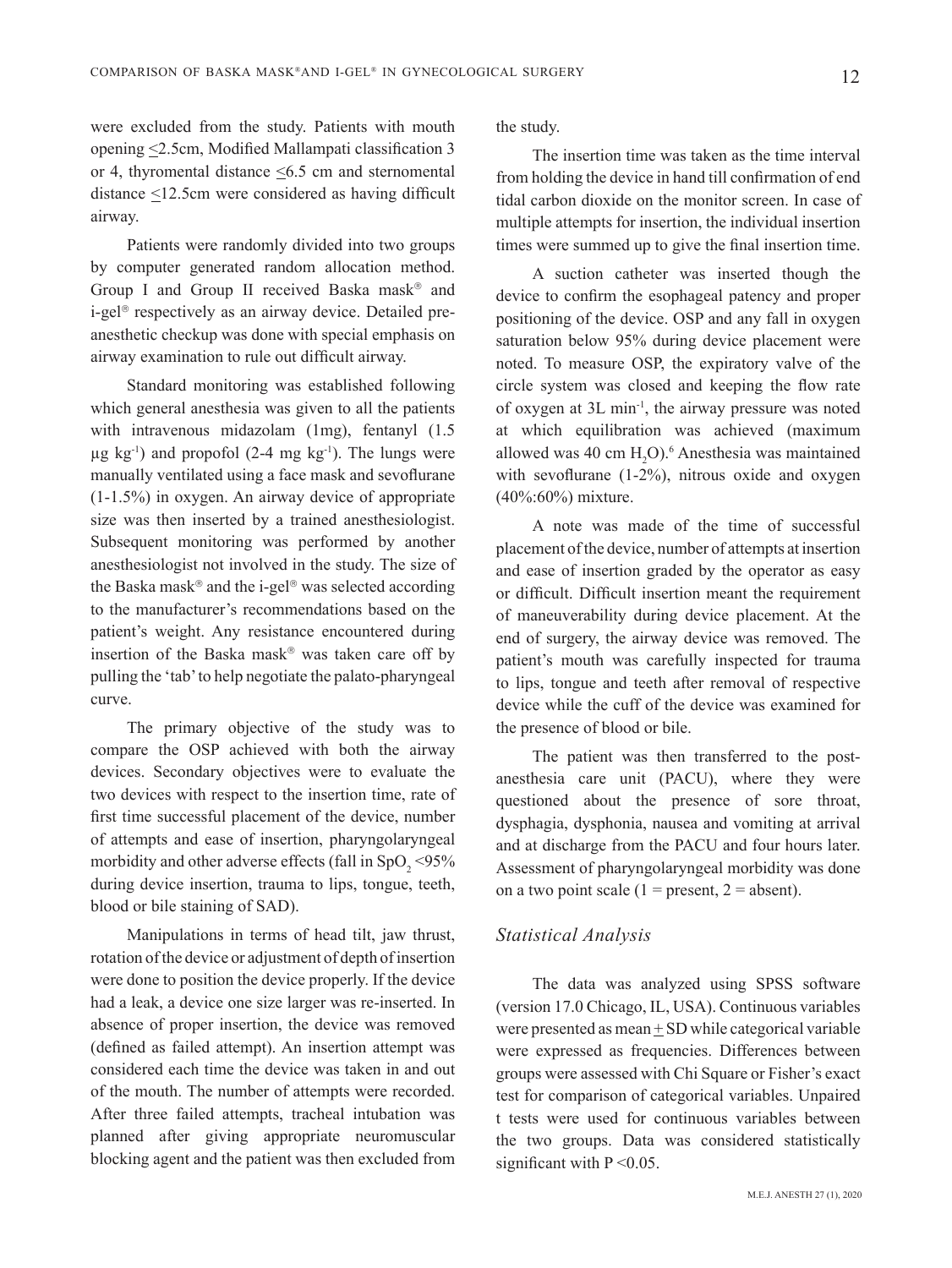|                        | Group I<br>$(n = 15)$ | Group II<br>$(n = 15)$ | p-value |  |
|------------------------|-----------------------|------------------------|---------|--|
| Age $(yr)$             | $39.47 \pm 11.47$     | $38.00 \pm 10.53$      | 0.718   |  |
| Weight (kg)            | $64.67 \pm 15.82$     | $64.27 \pm 11.01$      | 0.062   |  |
| Height (cms)           | $152.93 \pm 5.20$     | $156.23 \pm 4.01$      | 0.937   |  |
| ASA I/II               | 13/2                  | 9/6                    | 0.099   |  |
| Mask size used $(3/4)$ | 10/5                  | 9/6                    | 0.705   |  |

*1 Table characteristics Physical*

Data are number (n), mean  $\pm$  standard deviation; Group I-Baska mask®, Group II-i-gel®

In a previous study, $\alpha$  which demonstrated a mean OSP of  $35.6 \pm 4.84$  cmH<sub>2</sub>O in the i-gel<sup>®</sup> group, a sample size of 12 patients per group provided a 90% power for detecting a  $20\%$  difference between the groups for a mean difference in OSP at an alpha level of 0.05. The difference of 20% was taken from clinical experience. We included 15 patients per group to accommodate for the dropout cases.

#### **Results**

Thirty patients were included in the study. Demographic data and mask size used in both groups were found to be comparable (Table 1).

OSP in Group I and Group II was  $34.80 \pm 2.90$ cmH<sub>2</sub>O and 34.53  $\pm$  2.44 cmH<sub>2</sub>O respectively and the difference was statistically insignificant. The time taken for insertion of the device was slightly longer in Group I  $(27.73 \pm 10.87 \text{ sec})$  than in Group II  $(23 \pm 8.29$ sec) but did not achieve statistical significance (Table 2). The airway device was successfully placed on the

first attempt in 10 patients  $(66.66\%)$  in Group I and 13 patients  $(86.66\%)$  in Group II (Table 2). Successful. insertion on the second attempt occurred in 4 patients  $(26.66\%)$  of Group I and 2 patients  $(13.33\%)$  of Group II. Only 1 patient  $(6.7\%)$  of Group 1 needed a third attempt for successful insertion. Insertion success rate was 100% with both devices and none of the patients required tracheal intubation. The mean number of attempts was 1.4 for Group I and 1.13 for Group II. The device was easy to insert in Group II patients  $(93.33\%)$  as opposed to Group I patients  $(66.66\%).$ Difficulty was encountered in device insertion in 5 patients  $(33.33\%)$  of Group I and 2 patients  $(13.33\%)$ of Group II.

Fall in oxygen saturation below 95% during device placement was not observed in either of the groups. On arrival at the PACU, sore throat was observed in 5 patients of Group I and 2 patients of Group II. Four hours post surgery, only 2 patients of Group I and 1 patient of Group II had sore throat  $(Table 3)$ .

| Clinical performance of SAD              |                       |                        |         |  |
|------------------------------------------|-----------------------|------------------------|---------|--|
|                                          | Group I<br>$(n = 15)$ | Group II<br>$(n = 15)$ | p-value |  |
| $OSP$ (cmH <sub>2</sub> O)               | $34.8 \pm 2.90$       | $34.53 \pm 2.44$       | 0.788   |  |
| Insertion time $(s)$                     | $27.73 \pm 10.87$     | $23.00 \pm 8.29$       | 0.191   |  |
| Number of insertion attempts $(1/2/3)$   | 10/4/1                | 13/2/0                 | 0.357   |  |
| Difficulty of insertion (easy/difficult) | 10/5                  | 14/1                   | 0.068   |  |

*2 Table*

Data are number (n), mean  $\pm$  standard deviation; Group I-Baska mask<sup>®</sup>, Group II-i-gel<sup>®</sup>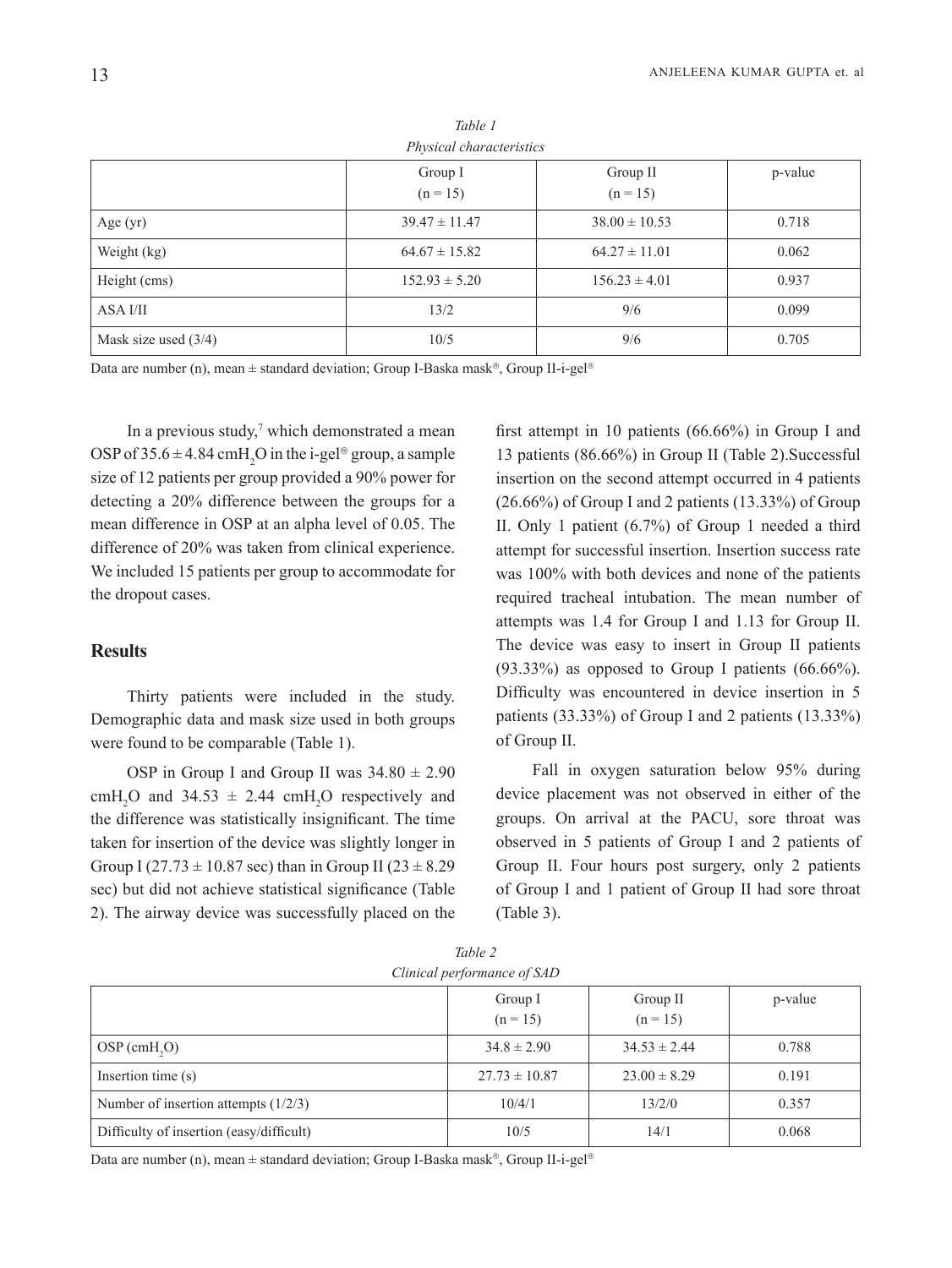One patient from each group complained of nausea upon arrival to the PACU but it settled by the time of discharge from the PACU. One patient in Group I had vomiting on arrival at the PACU and one patient in Group II vomited at the time of discharge. Four hours post surgery, none of the patients had nausea or vomiting.

Dysphagia and dysphonia were not observed in any patient in either group upon arrival at the PACU but one patient from each group had dysphagia and one patient in Group I had dysphonia at the time of discharge from PACU. Four hours post-surgery, one

patient in Group I complained of dysphagia but none of the patients had dysphonia (Table 3).

Trauma to lips occurred in 1 patient in Group I. Blood staining of the device was noted in 4 patients from Group I and 2 patients from Group II. There was no trauma to tongue or teeth. Bile fluid staining of device was not observed in either of the groups.

## **Discussion**

inflatable SADs. Our results showed that there was no Our study evaluates the performance of two non-

|                             | Group I<br>Group II |             | p-value          |  |  |
|-----------------------------|---------------------|-------------|------------------|--|--|
|                             | $(n = 15)$          | $(n = 15)$  |                  |  |  |
| Sore throat                 |                     |             |                  |  |  |
| Arrival in PACU             | 5(33%)              | $2(13.3\%)$ |                  |  |  |
| Discharge from PACU         | 4(26.7%)            | $2(13.3\%)$ |                  |  |  |
| 4 h postop                  | $2(13.3\%)$         | $1(6.7\%)$  |                  |  |  |
|                             |                     |             | 0.534            |  |  |
| Dysphagia                   |                     |             |                  |  |  |
| Arrival in PACU             | $0(0\%)$            | $0(0\%)$    |                  |  |  |
| Discharge from PACU         | $1(6.7\%)$          | $1(6.7\%)$  |                  |  |  |
| 4 h postop                  | $1(6.7\%)$          | $0(0\%)$    | 1.000            |  |  |
| Dysphonia                   |                     |             |                  |  |  |
| Arrival in PACU             | $0(0\%)$            | $0(0\%)$    |                  |  |  |
| Discharge from PACU         | $1(6.7\%)$          | $0(0\%)$    |                  |  |  |
| 4 h postop                  | $0(0\%)$            | $0(0\%)$    | 1.000            |  |  |
| Nausea                      |                     |             |                  |  |  |
| Arrival in PACU             | $1(6.7\%)$          | $1(6.7\%)$  | 1.000            |  |  |
| Discharge from PACU         | $0(0\%)$            | $0(0\%)$    |                  |  |  |
| 4 h postop                  | $0(0\%)$            | $0(0\%)$    |                  |  |  |
| Vomiting                    |                     |             |                  |  |  |
| Arrival in PACU             | $1(6.7\%)$          | $0(0\%)$    |                  |  |  |
| Discharge from PACU         | $0(0\%)$            | $1(6.7\%)$  | 1.000            |  |  |
| 4 h postop                  | $0(0\%)$            | $0(0\%)$    |                  |  |  |
| Trauma to lip               | $1(6.7\%)$          | $0(0\%)$    | 1.000            |  |  |
| Trauma to tongue            | $0(0\%)$            | $0(0\%)$    | $\boldsymbol{0}$ |  |  |
| Trauma to teeth             | $0(0\%)$            | $0(0\%)$    | $\overline{0}$   |  |  |
| Blood staining of mask      | 4(26.7%)            | $1(6.7\%)$  | 0.330            |  |  |
| Bile fluid staining of mask | $0(0\%)$            | $0(0\%)$    | $\overline{0}$   |  |  |

| Table 3                                                             |  |  |  |  |  |  |  |
|---------------------------------------------------------------------|--|--|--|--|--|--|--|
| Post operative complications and adverse effects in both the groups |  |  |  |  |  |  |  |

Values are numbers (%), PACU: Post anesthesia care unit

Group I-Baska mask®, Group II-i-gel®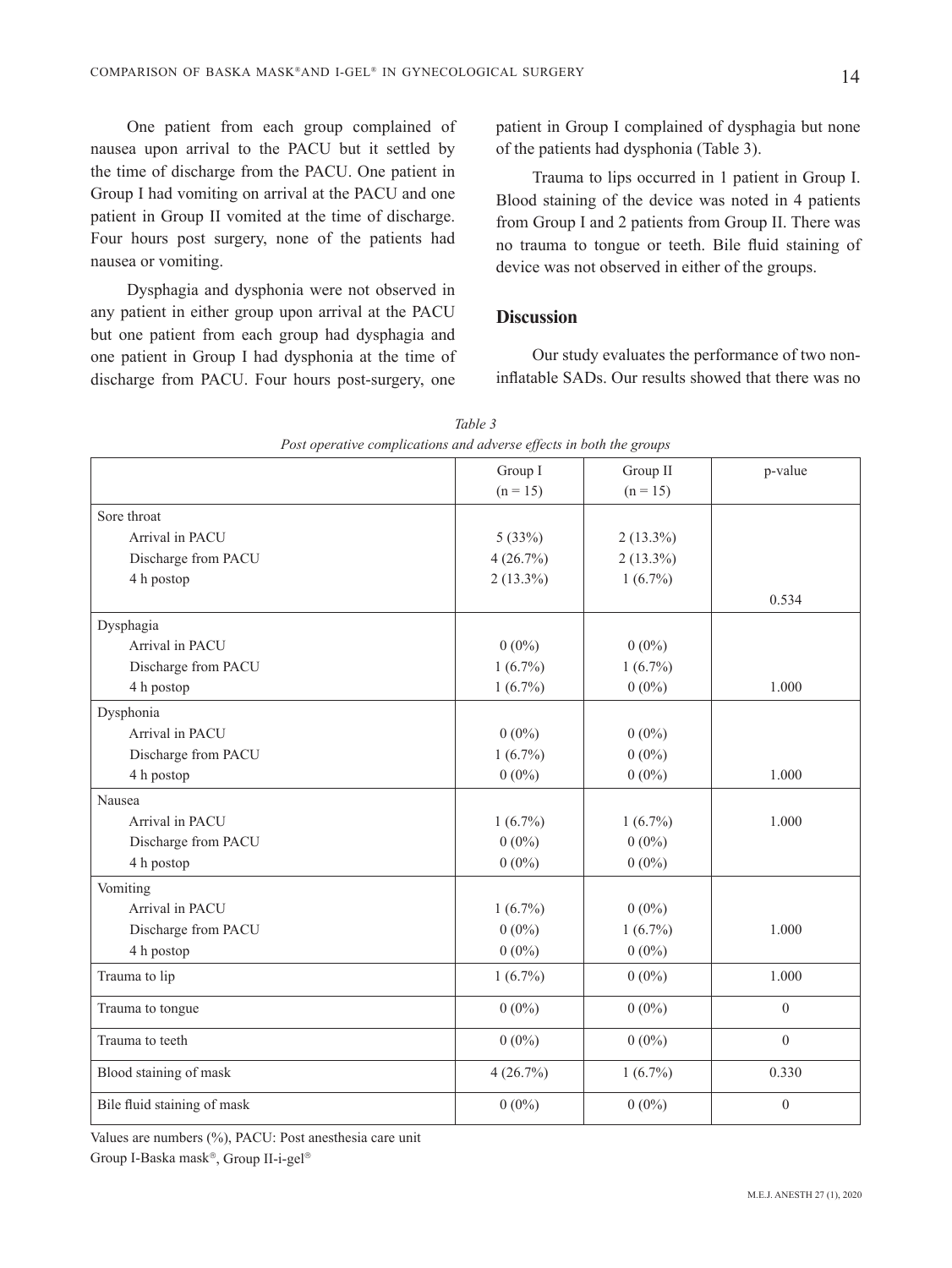statistically significant variation in the oropharyngeal pressure (OSP) between the two groups. OSP achieved with Baska mask<sup>®</sup> (34.82 cm H<sub>2</sub>O) in the current study was higher than that noted by Al Rawahi et al  $(29.98 \text{cm} \text{H}_2 \text{O})$ .<sup>8</sup> Similarly, we observed a higher OSP with i-gel<sup>®</sup> (34.53 cmH<sub>2</sub>O) than that observed by Jeon et al  $(24.3 \text{cm}H_2O)$ .<sup>5</sup> The secondary objectives of the study were also comparable between the two groups. The longer time for insertion of Baska mask<sup>®</sup>  $(27.23)$ s) in comparision to that of i-gel<sup>®</sup> (23 s) could be attributed to the time taken for manipulation of the tab of the Baska mask<sup>®</sup> to increase its distal curvature for adequate positioning. Time to insertion of Baska mask<sup>®</sup> was longer in our study in comparison to  $16.43$ reported by Al Rawahi et al<sup>5</sup> and Van Zundert et al  $(16)$  $\pm$  6 s).<sup>1</sup> Time to insertion varied due to the difference in the way it was recorded.<sup>1,8</sup> However, time to insertion in our study is similar to the effective airway time  $(32 \pm 12)$ s) recorded by Van Zundert et al.<sup>1</sup> The time to insertion of i-gel<sup>®</sup> was shorter than that reported in other data.<sup>3,5,9</sup> In comparing the first time successful insertion rate. i-gel<sup>®</sup> had a slight edge over the Baska mask<sup>®</sup>, but this was statistically insignificant. The first time successful placement of Baska mask® in our study  $(66.66\%)$  was less than in other studies,<sup>1,2</sup> but that of i-gel<sup>®</sup> (86.66%) was comparable.<sup>10</sup> The number of attempts needed to insert both the SADs were comparable. Even though the number of difficult insertion of the SAD were more in the Baska<sup>®</sup> group compared to i-gel<sup>®</sup> group, the difference was statistically insignificant.

One would assume that the presence of variable pressure recoiling membrane would lead to a decreased chance of sore throat but there was a higher incidence of sore throat in patients with the Baska mask® although this difference was not statistically significant.

Blood staining on the Baska mask® was more than the i-gel<sup>®</sup>, contrary to that observed by RARA Aziz, $\frac{11}{1}$  but statistically insignificant. There was no relationship between blood staining and the incidence of sore throat and dysphagia. Similar to other studies, the postoperative incidence of dysphagia, dysphonia, nausea, vomiting and trauma to lips, tongue or teeth were  $\text{low.}^{1,8,11,12}$  Both of these devices being non inflatable do not need monitoring of intra-cuff pressure and should not cause tissue or nerve damage as evident in our study.

There were certain limitations in our study. Participants with difficult airway were excluded from the study so, the authenticity of these devices in difficult airway cannot be predicted. The study was conducted in patients with positive pressure ventilation and not those on spontaneous ventilation.

#### **Conclusion**

Both of the Baska Mask and i-gel devices were comparable in terms of OSP and time taken for insertion, although a higher OSP was expected by the unique self recoiling membrane present in Baska  $mask<sup>®</sup>$ . Hence, our study concludes that both Baska mask<sup>®</sup> and i-gel<sup>®</sup> show comparable performance in patients undergoing elective gynecological surgery. Further studies should be conducted in other types of surgical procedures and in patients with difficult airways to have a more comprehensive outlook.